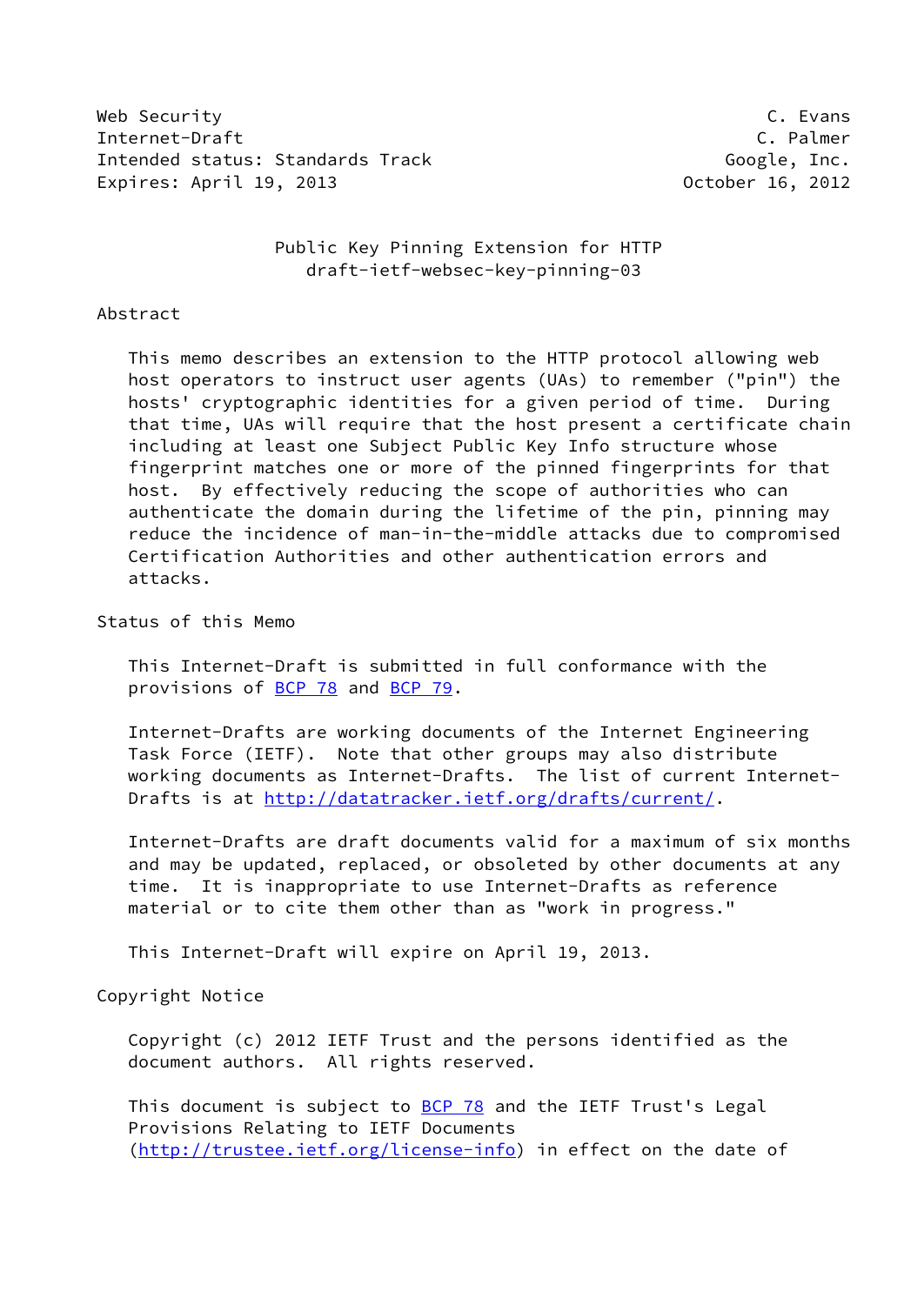publication of this document. Please review these documents carefully, as they describe your rights and restrictions with respect to this document. Code Components extracted from this document must include Simplified BSD License text as described in Section 4.e of the Trust Legal Provisions and are provided without warranty as described in the Simplified BSD License.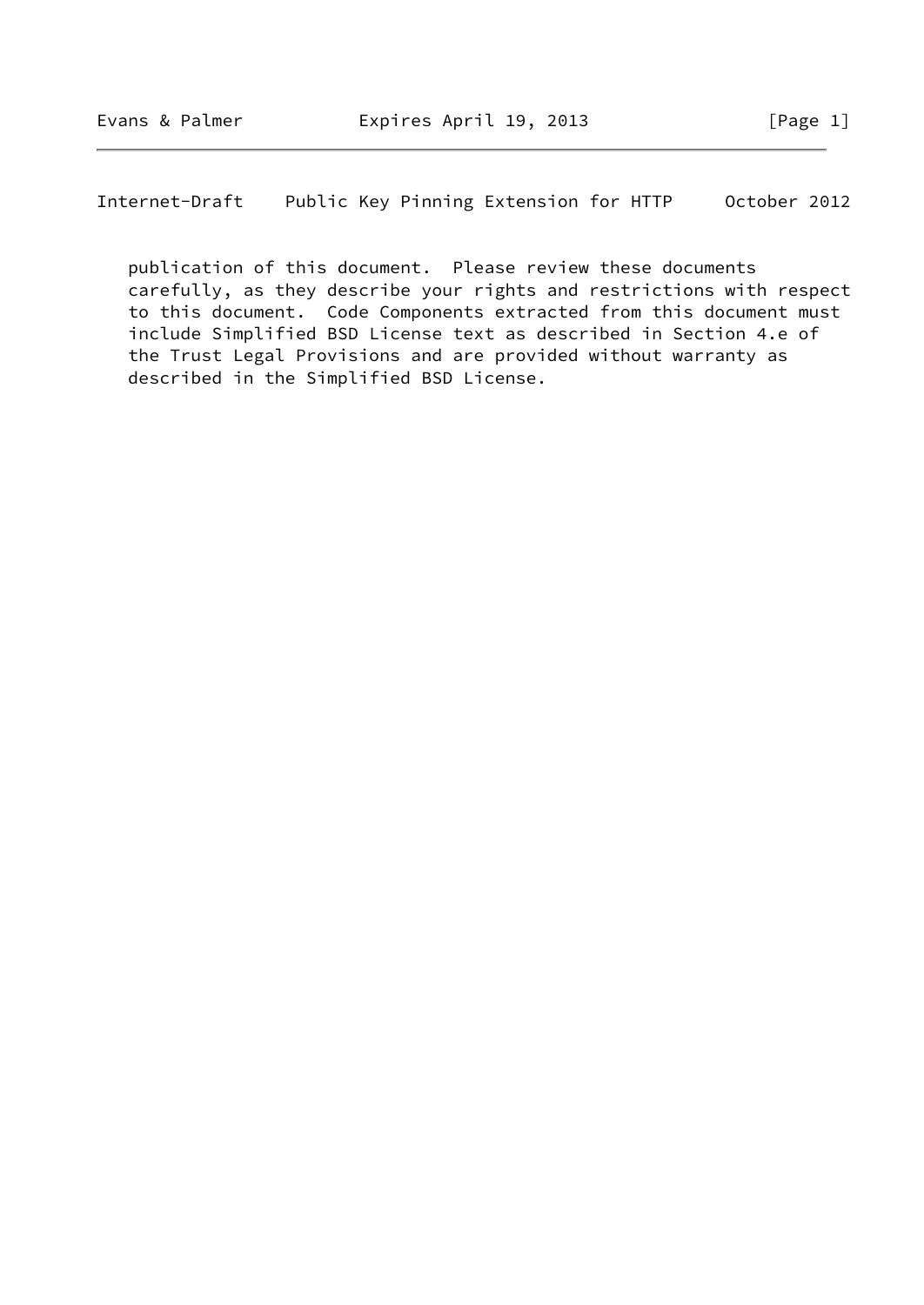Evans & Palmer **Expires April 19, 2013** [Page 2]

Internet-Draft Public Key Pinning Extension for HTTP October 2012

#### <span id="page-2-0"></span>[1](#page-2-0). Introduction

 We propose a new HTTP header to enable a web host to express to user agents (UAs) which Subject Public Key Info (SPKI) structure(s) UAs MUST expect to be present in the host's certificate chain in future connections using TLS (see  $[rfc-5246]$  $[rfc-5246]$ ). We call this "public key pinning". At least one user agent (Google Chrome) has experimented with shipping with a user-extensible embedded set of pins. Although effective, this does not scale. This proposal addresses the scale problem.

 Deploying public key pinning safely will require operational and organizational maturity due to the risk that hosts may make themselves unavailable by pinning to a SPKI that becomes invalid. (See [Section 3](#page-7-0).) We believe that, with care, host operators can greatly reduce the risk of MITM attacks and other false authentication problems for their users without incurring undue risk.

We intend for hosts to use public key pinning together with HSTS (as defined in  $[{\text{hsts-draft}}]$ , but is possible to pin keys without requiring HSTS.

 This draft is being discussed on the WebSec Working Group mailing list, websec@ietf.org.

<span id="page-2-1"></span>[1.1](#page-2-1). Requirements Language

 The key words "MUST", "MUST NOT", "REQUIRED", "SHALL", "SHALL NOT", "SHOULD", "SHOULD NOT", "RECOMMENDED", "MAY", and "OPTIONAL" in this document are to be interpreted as described in [RFC 2119 \[rfc-2119](https://datatracker.ietf.org/doc/pdf/rfc2119)].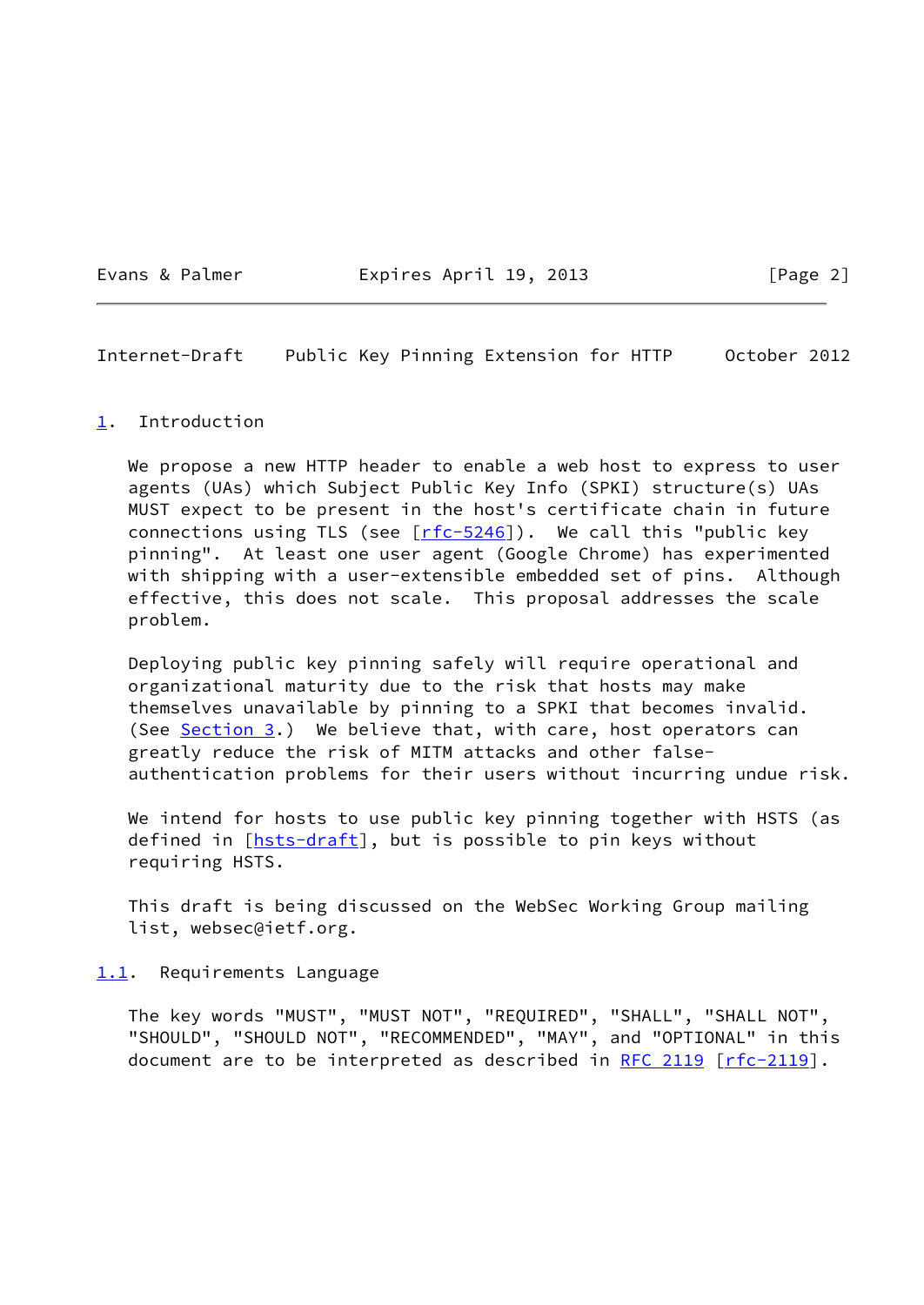#### Evans & Palmer **Expires April 19, 2013** [Page 3]

Internet-Draft Public Key Pinning Extension for HTTP October 2012

- <span id="page-3-0"></span>[2](#page-3-0). Server and Client Behavior
- <span id="page-3-1"></span>[2.1](#page-3-1). Response Header Field Syntax

 To set a pin, hosts use a new HTTP header field, Public-Key-Pins, in their HTTP responses. Figure 1 describes the syntax of the header field.

Public-Key-Pins = "Public-Key-Pins" ":" LWS directives

- directives  $=$  max-age LWS ";" LWS pins / pins LWS ";" LWS max-age
- max-age = "max-age" LWS "=" LWS delta-seconds
- $pins$  =  $pin$ / pin LWS ";" LWS pins
- pin = "pin-" token LWS "=" LWS quoted-string

# Figure 1

 In the pin rule, the token is the name of a cryptographic hash algorithm, and MUST be either "sha1" or "sha256". (Future versions of this specification may change the hash functions.) The quoted string is a sequence of base64 digits: a base64-encoded hash. See [Section 2.2](#page-4-0).

Figure 2 shows some example response header fields using the pins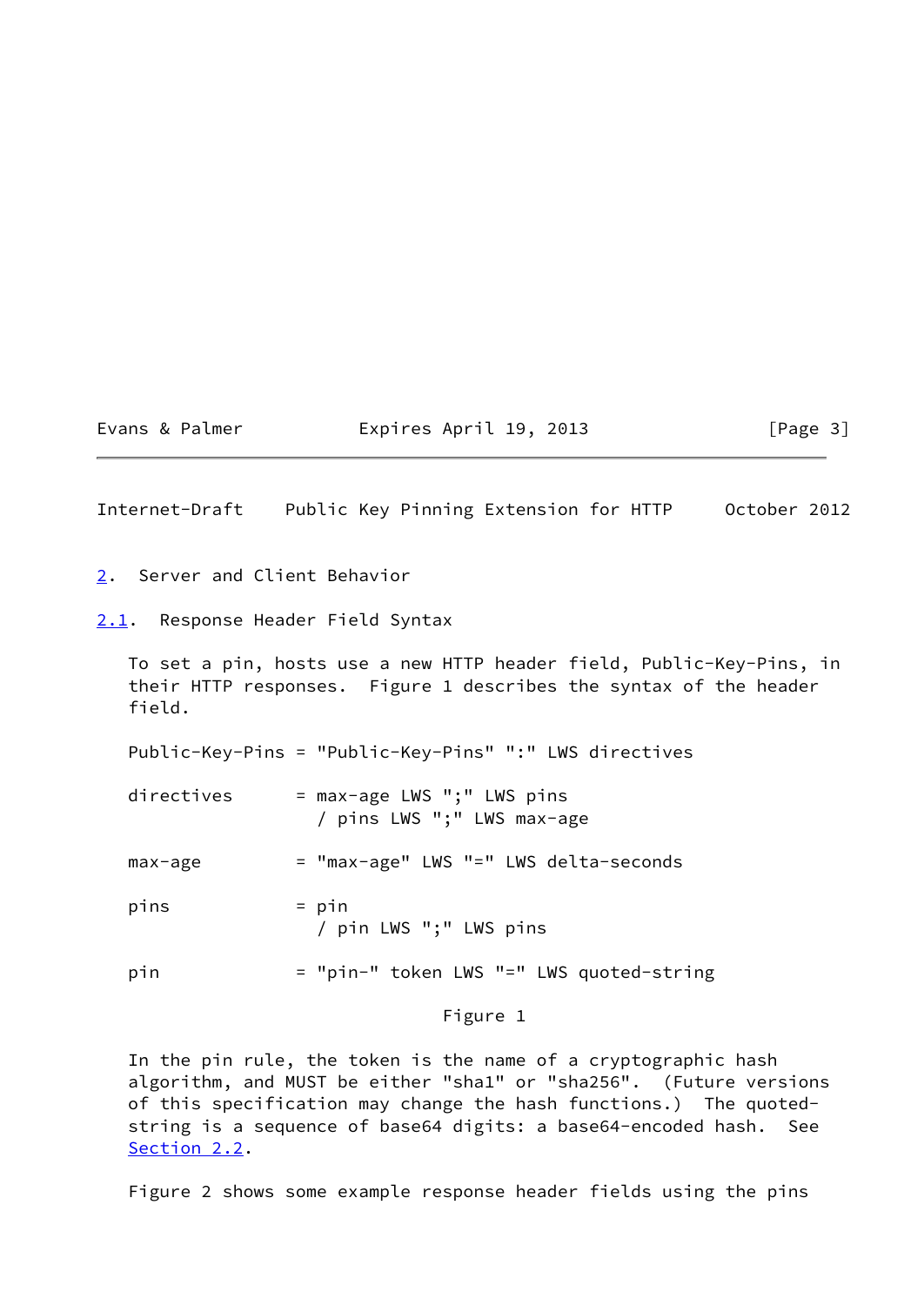```
 extension (folded for clarity).
Public-Key-Pins: max-age=500;
    pin-sha1="4n972HfV354KP560yw4uqe/baXc=";
    pin-sha1="IvGeLsbqzPxdI0b0wuj2xVTdXgc="
Public-Key-Pins: max-age=31536000;
    pin-sha1="4n972HfV354KP560yw4uqe/baXc=";
    pin-sha256="LPJNul+wow4m6DsqxbninhsWHlwfp0JecwQzYpOLmCQ="
Public-Key-Pins: pin-sha1="4n972HfV354KP560yw4uqe/baXc=";
    pin-sha1="qvTGHdzF6KLavt4PO0gs2a6pQ00=";
    pin-sha256="LPJNul+wow4m6DsqxbninhsWHlwfp0JecwQzYpOLmCQ=";
    max-age=2592000
```
Figure 2

| Evans & Palmer | Expires April 19, 2013 | [Page 4] |
|----------------|------------------------|----------|
|                |                        |          |

Internet-Draft Public Key Pinning Extension for HTTP October 2012

<span id="page-4-0"></span>[2.2](#page-4-0). Semantics of Pins

 The fingerprint is the SHA-1 or SHA-256 hash of the DER-encoded ASN.1 representation of the SubjectPublicKeyInfo (SPKI) field of the X.509 certificate. Figure 3 reproduces the definition of the SubjectPublicKeyInfo structure in [[rfc-5280\]](https://datatracker.ietf.org/doc/pdf/rfc5280).

| SubjectPublicKeyInfo ::= SEQUENCE {<br>algorithm       | AlgorithmIdentifier,                |  |
|--------------------------------------------------------|-------------------------------------|--|
| subjectPublicKey<br>AlgorithmIdentifier ::= SEQUENCE { | BIT STRING }                        |  |
|                                                        |                                     |  |
| algorithm                                              | OBJECT IDENTIFIER,                  |  |
| parameters                                             | ANY DEFINED BY algorithm OPTIONAL } |  |

Figure 3

 The SPKI hash is then encoded in base-64 for use in an HTTP header. (See  $[rfc-4648]$  $[rfc-4648]$ .)

 If the SubjectPublicKeyInfo of a certificate is incomplete when taken in isolation, such as when holding a DSA key without domain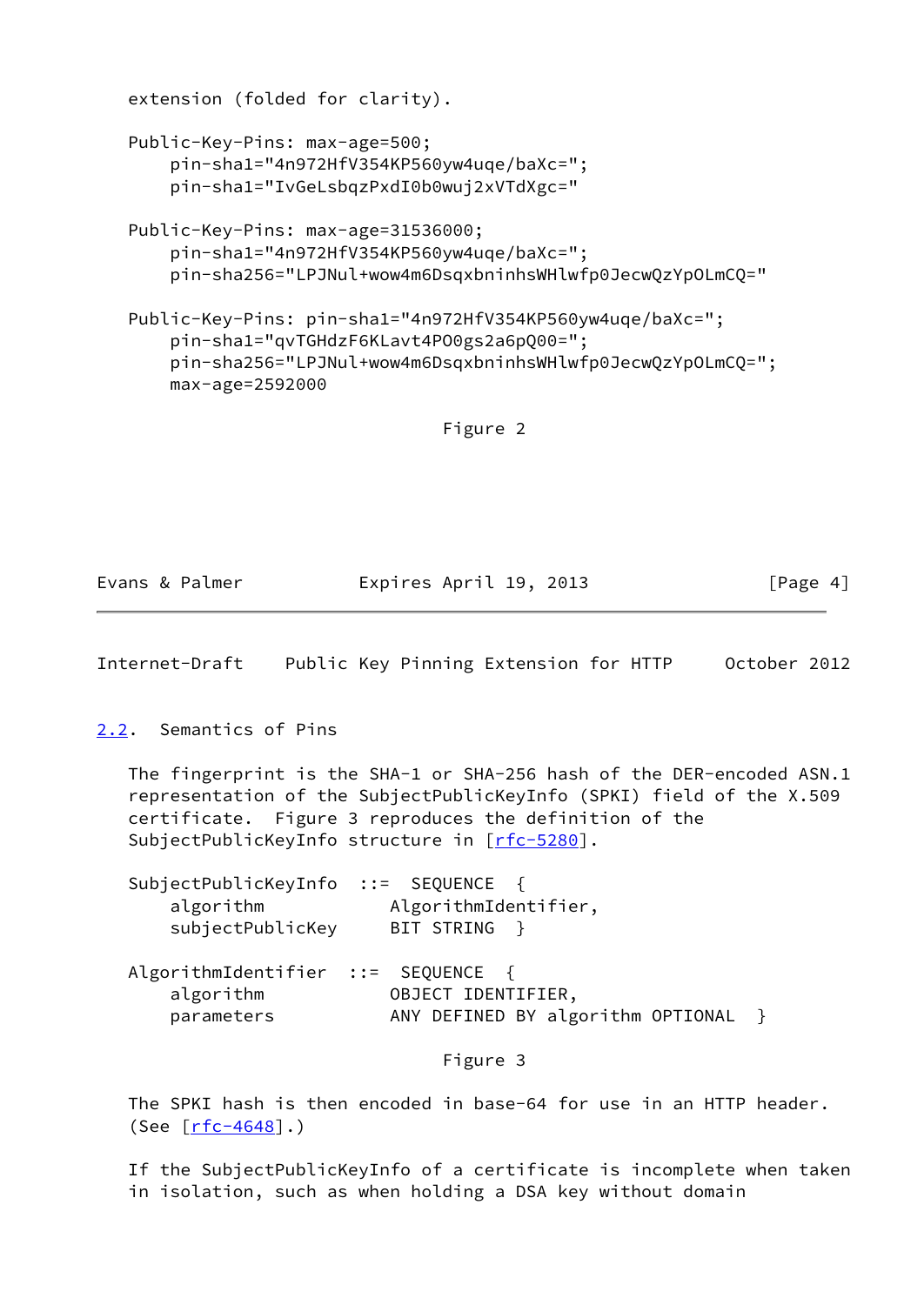parameters, a public key pin cannot be formed.

 We pin public keys, rather than entire certificates, to enable operators to generate new certificates containing old public keys (see  $[\frac{why-pin-key}{$ ).

 See [Appendix A](#page-15-0) for an example non-normative program that generates public key fingerprints from SubjectPublicKeyInfo fields in certificates.

### <span id="page-5-0"></span>[2.3](#page-5-0). Noting Pins

 Upon receipt of the Public-Key-Pins response header field, the UA notes the host as a Pinned Host, storing the pins and their associated max-age in non-volatile storage (for example, along with the HSTS metadata). The pins and their associated max-age are collectively known as Pinning Metadata.

The UA MUST observe these conditions when noting a host:

The UA MUST note the pins if and only if it received the Public- Key-Pins response header field over an error-free TLS connection. The UAs MUST ignore Public-Key-Pins response header fields received on HTTP (non-HTTPS) connections.

| Evans & Palmer | Expires April 19, 2013 | [Page 5] |
|----------------|------------------------|----------|
|                |                        |          |

Internet-Draft Public Key Pinning Extension for HTTP October 2012

- o The UA MUST note the pins if and only if the TLS connection was authenticated with a certificate chain containing at least one of the SPKI structures indicated by at least one of the given fingerprints. (See [Section 2.4](#page-6-0).)
- o The UA MUST note the pins if and only if the given set of pins contains at least one pin that does NOT refer to an SPKI in the certificate chain. (That is, the host must set a Backup Pin; see [Section 3.1](#page-8-0).)

 If the Public-Key-Pins response header field does not meet all three of these criteria, the UA MUST NOT note the host as a Pinned Host, and MUST discard any previously set Pinning Metadata for that host in its non-volatile store. Public-Key-Pins response header fields that meet all these critera are known as Valid Pinning Headers.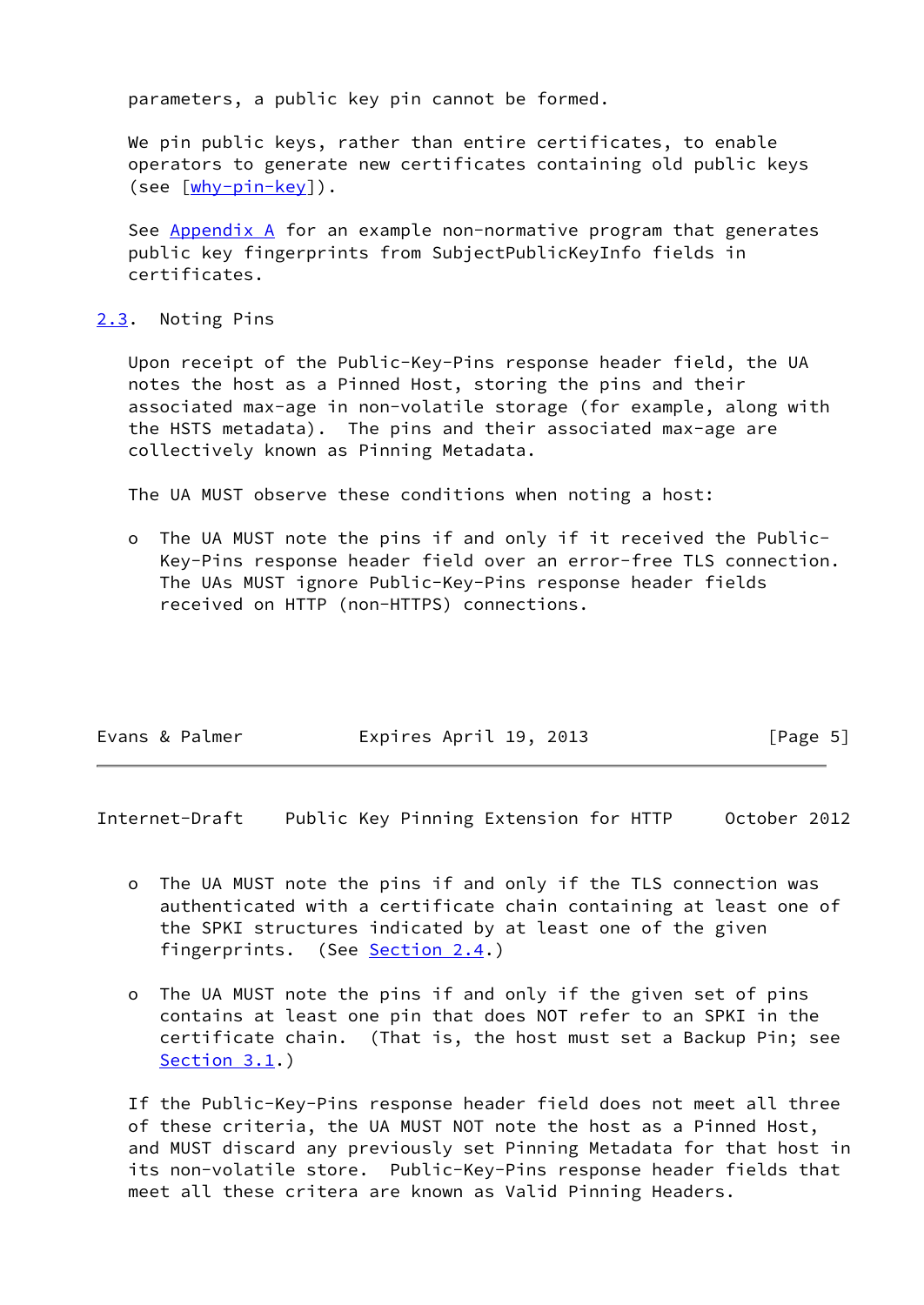Whenever a UA receives a Valid Pinning Header, it MUST set its Pinning Metadata to the exact pins and max-age given in the most recently received Valid Pinning Header.

<span id="page-6-1"></span>[2.3.1](#page-6-1). max-age

 max-age specifies the number of seconds, after the reception of the Public-Key-Pins HTTP Response Header, during which the UA regards the host as a Pinned Host (up to a maximum of 30 days; see [Section 2.5](#page-7-1)). The delta-seconds production is specified in  $[rfc-2616]$  $[rfc-2616]$ .

 Note that by setting a low or 0 value for max-age, hosts effectively instruct UAs to cease regarding them as Pinned Hosts.

### <span id="page-6-0"></span>[2.4](#page-6-0). Validating Pinned Connections

When a UA connects to a Pinned Host, if the TLS connection has errors, the UA MUST terminate the connection without allowing the user to proceed anyway. (This behavior is the same as that required by [[hsts-draft\]](#page-13-0).)

 If the connection has no errors, the UA will then apply a new, additional correctness check: Pin Validation. To perform Pin Validation, the UA will compute the fingerprints of the SPKI structures in each certificate in the host's validated certificate chain. (For the purposes of Pin Validation, the UA MUST ignore certificates who SPKI cannot be taken in isolation and superfluous certificates in the chain that do not form part of the validating chain.) The UA will then check that the set of these fingerprints intersects the set of fingerprints in that host's Pinning Metadata. If there is set intersection, the UA continues with the connection as normal. Otherwise, the UA MUST treat this Pin Failure as a non-

| Evans & Palmer | Expires April 19, 2013 | [Page 6] |
|----------------|------------------------|----------|

Internet-Draft Public Key Pinning Extension for HTTP October 2012

recoverable error.

 Note that, although the UA has previously received public key pins at the HTTP layer, it can and MUST perform Pin Validation at the TLS layer, before beginning an HTTP conversation over the TLS channel. The TLS layer thus evaluates TLS connections with pinning information the UA received previously, regardless of mechanism: statically preloaded, via HTTP header, or some other means (possibly in the TLS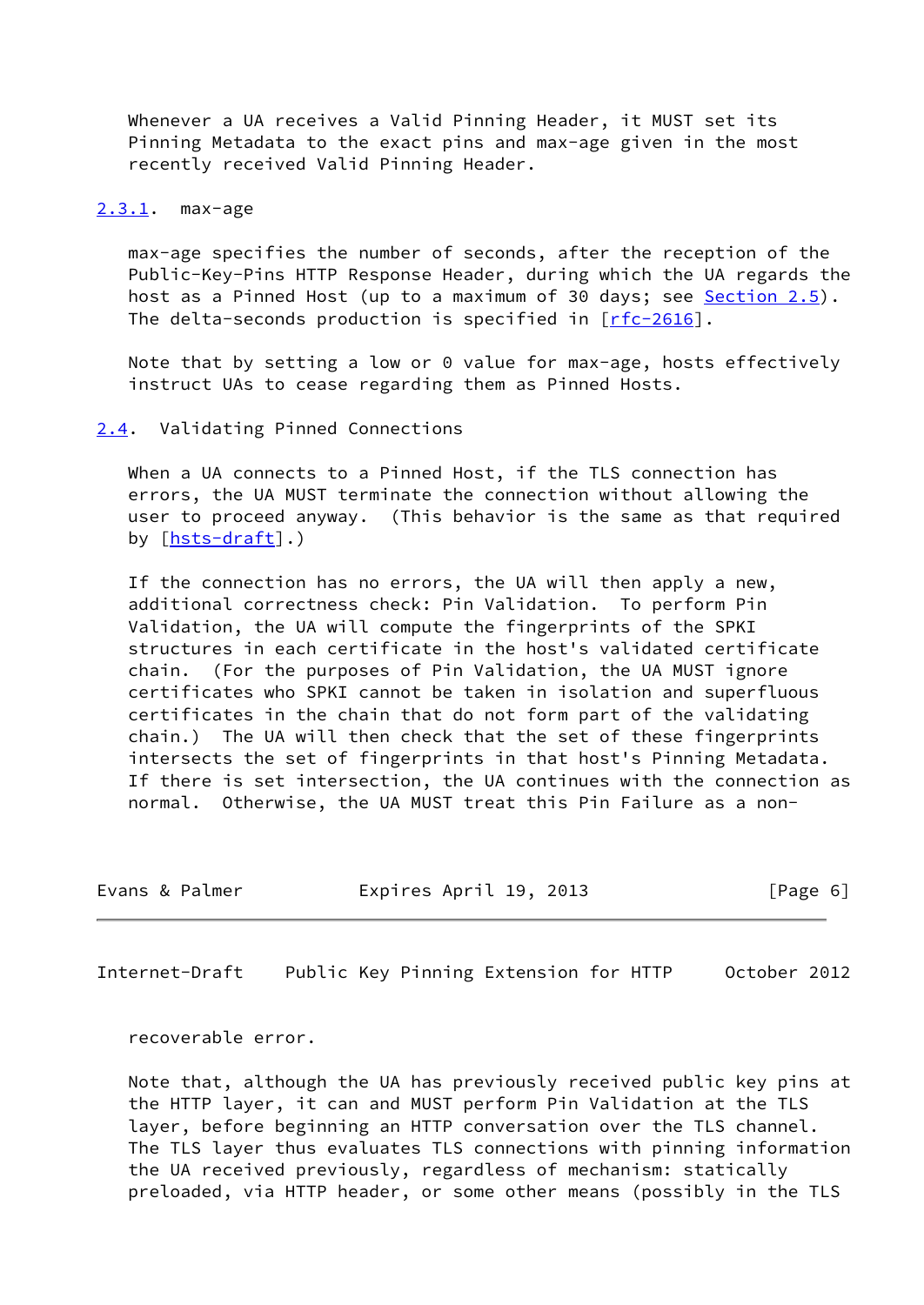layer itself, such as specified in  $[tack-draft]$  $[tack-draft]$ ).

<span id="page-7-1"></span>[2.5](#page-7-1). Pin Validity Times

In harmony with section 5.3.4 "Create and activate pins" of [\[tack-draft\]](#page-14-1), clients MUST enforce a maximum age for pins that is no longer than the least of (a) 30 days (30  $\star$  24  $\star$  60  $\star$  60 seconds) after the most recent time that the client noted the pin; (b) the amount of time the pin has been noted; or (c) the most recent time the pin was noted + max-age:

 $active\_period\_end = MIN(current + current - initial,$  time\_pin\_noted + max-age, current + 30 days)

Figure 4

<span id="page-7-2"></span>[2.6](#page-7-2). Interactions With Preloaded Pin Lists

 UAs MAY choose to implement built-in public key pins, alongside any built-in HSTS opt-in list. UAs MUST allow users to override a built-in pin list, including turning it off.

 UAs MUST use the newest information -- built-in or set via Valid Pinning Header -- when performing Pin Validation for the host.

<span id="page-7-3"></span>[2.7](#page-7-3). Pinning Self-Signed End Entities

 If UAs accept hosts that authenticate themselves with self-signed end entity certificates, they MAY also allow hosts to pin the public keys in such certificates. The usability and security implications of this practice are outside the scope of this specification.

Evans & Palmer **Expires April 19, 2013** [Page 7]

Internet-Draft Public Key Pinning Extension for HTTP October 2012

<span id="page-7-0"></span>[3](#page-7-0). Security Considerations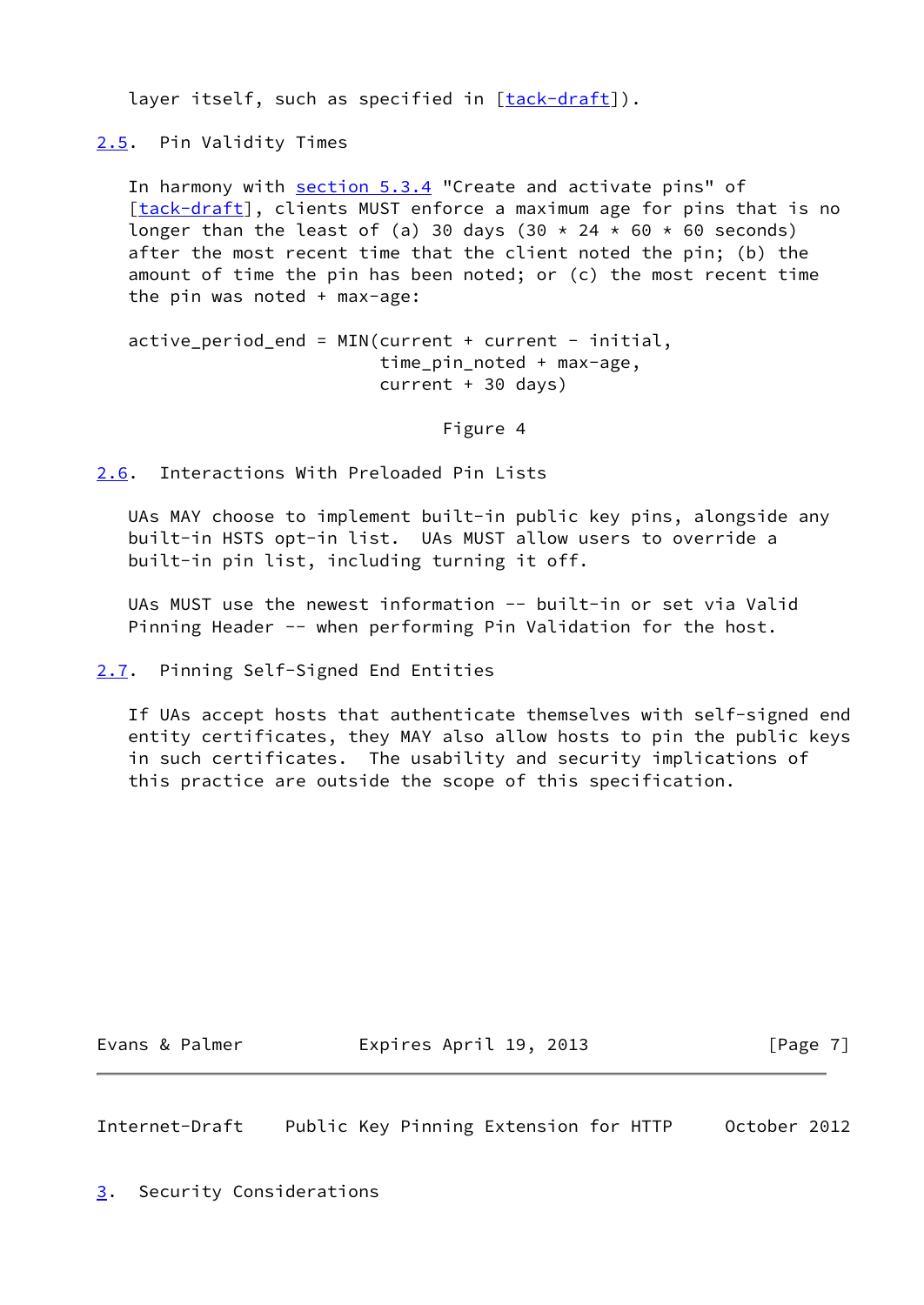Pinning public keys helps hosts assert their cryptographic identity, but there is some risk that a host operator could lose or lose control of their host's private key. In this case, the operator would not be able to serve their web site or application in a way that UAs would trust for the duration of their pin's max-age. (Recall that UAs MUST close the connection to a host upon Pin Failure.)

## <span id="page-8-0"></span>[3.1](#page-8-0). Backup Pins

 The primary way to cope with the risk of inadvertant Pin Failure is to keep a Backup Pin. A Backup Pin is a fingerprint for the public key of a secondary, not-yet-deployed key pair. The operator keeps the backup key pair offline, and sets a pin for it in the Public-Key- Pins header. Then, in case the operator loses control of their primary private key, they can deploy the backup key pair. UAs, who have had the backup key pair pinned (when it was set in previous Valid Pinning Headers), can connect to the host without error.

 Because having a backup key pair is so important to recovery, UAs MUST require that hosts set a Backup Pin. (See [Section 2.3](#page-5-0).)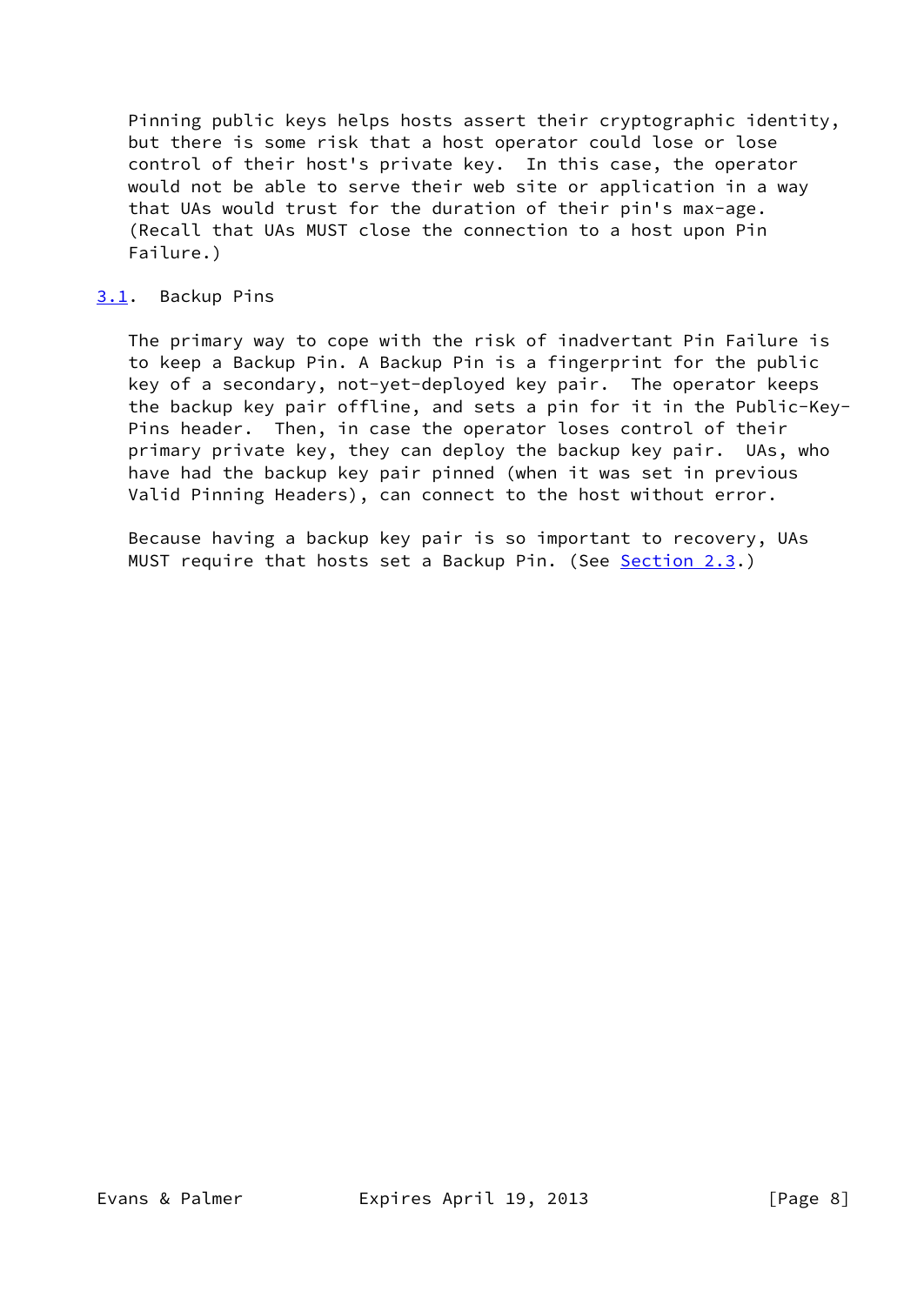<span id="page-9-0"></span>[4](#page-9-0). IANA Considerations

This document has no actions for IANA.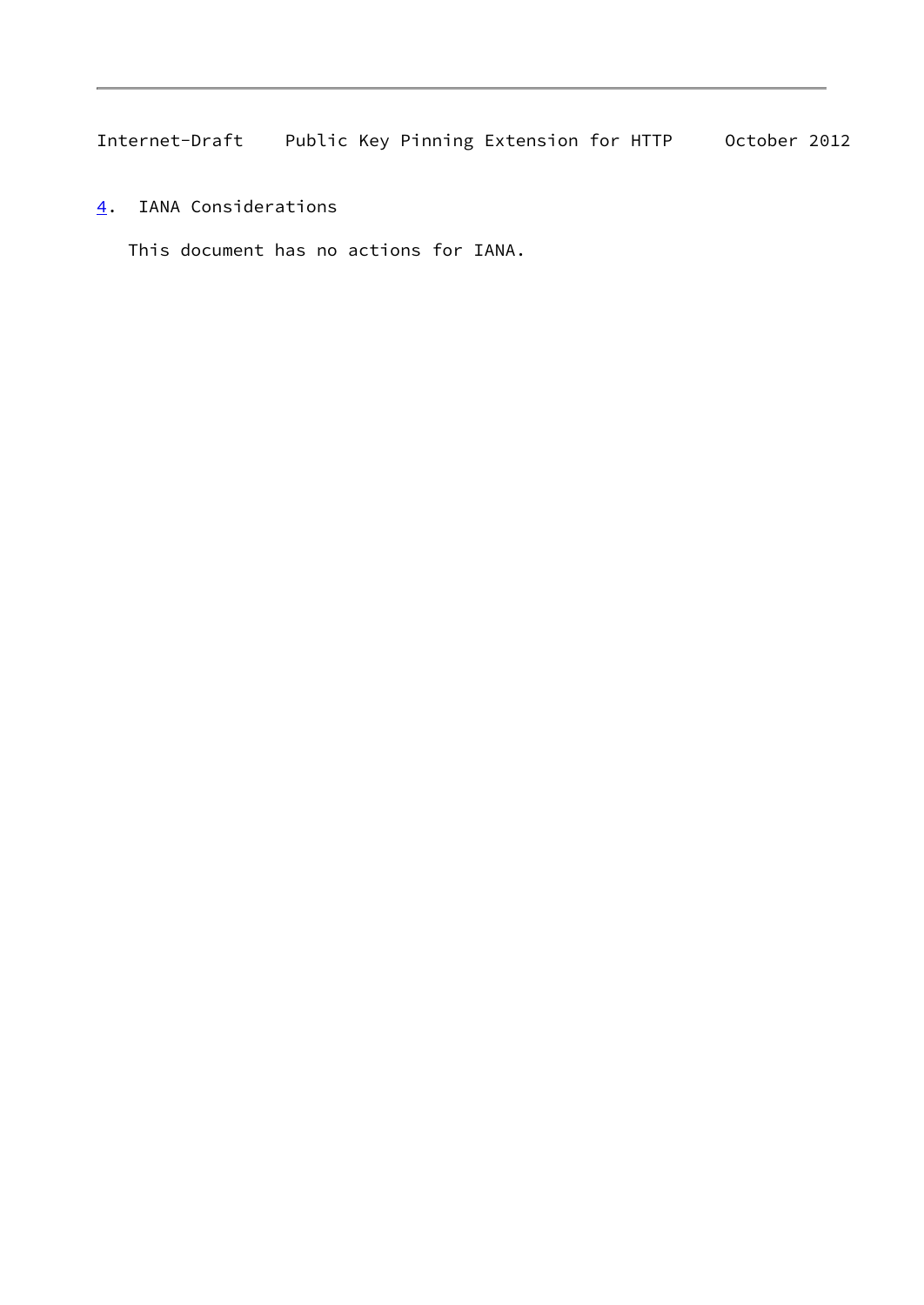<span id="page-10-0"></span>[5](#page-10-0). Usability Considerations

 When pinning works to detect impostor Pinned Hosts, users will experience denial of service. UAs MUST explain the reason why, i.e. that it was impossible to verify the confirmed cryptographic identity of the host.

 UAs MUST have a way for users to clear current pins for Pinned Hosts. UAs SHOULD have a way for users to query the current state of Pinned Hosts.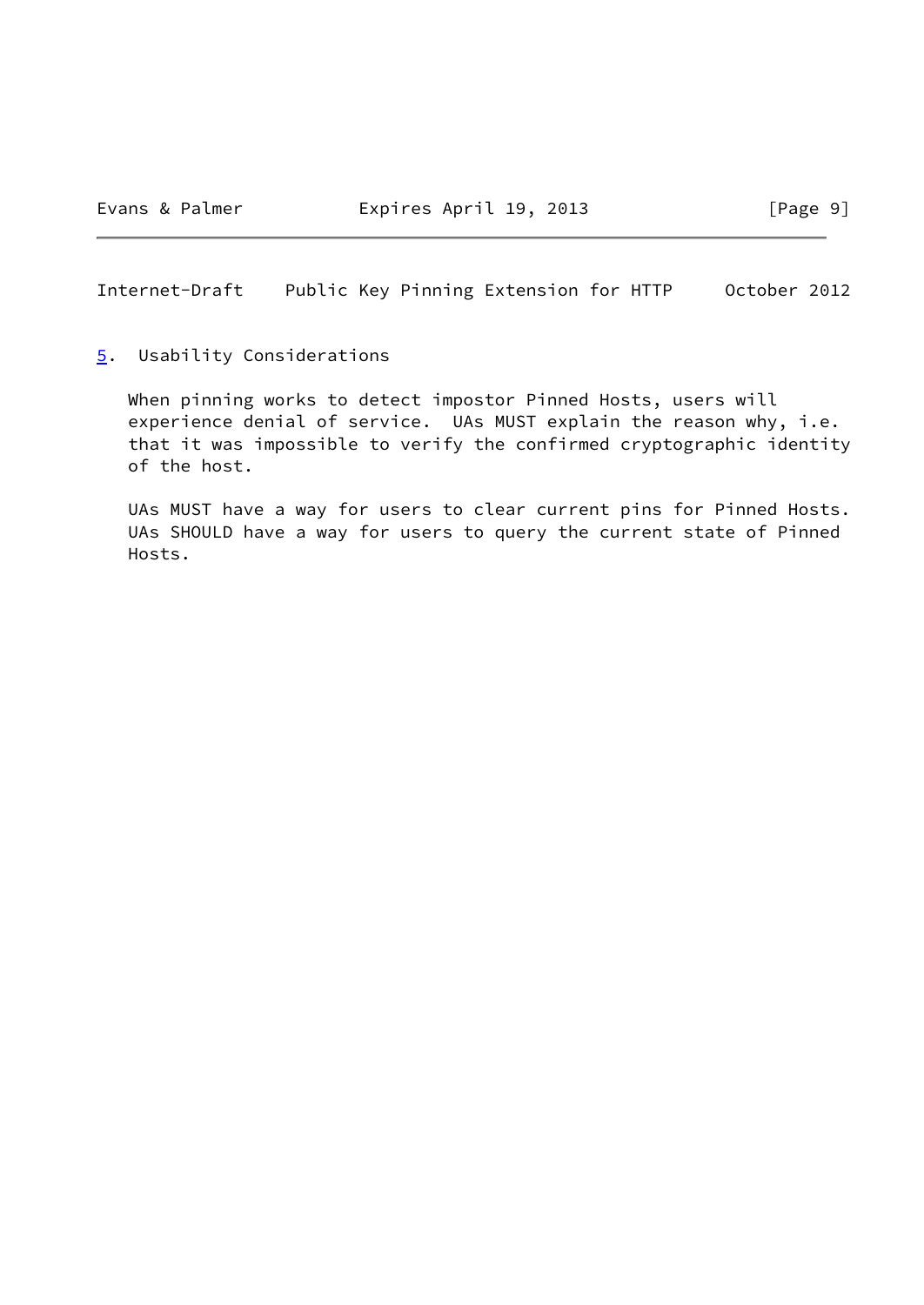Evans & Palmer **Expires April 19, 2013** [Page 10]

Internet-Draft Public Key Pinning Extension for HTTP October 2012

## <span id="page-11-0"></span>[6](#page-11-0). Acknowledgements

 Thanks to Tobias Gondrom, Jeff Hodges, Adam Langley, Nicolas Lidzborski, SM, James Manger, and Yoav Nir for suggestions and edits that clarified the text. Thanks to Trevor Perrin for suggesting a mechanism to affirmatively break pins ([\[pin-break-codes](#page-14-2)]). Adam Langley provided the SPKI fingerprint generation code.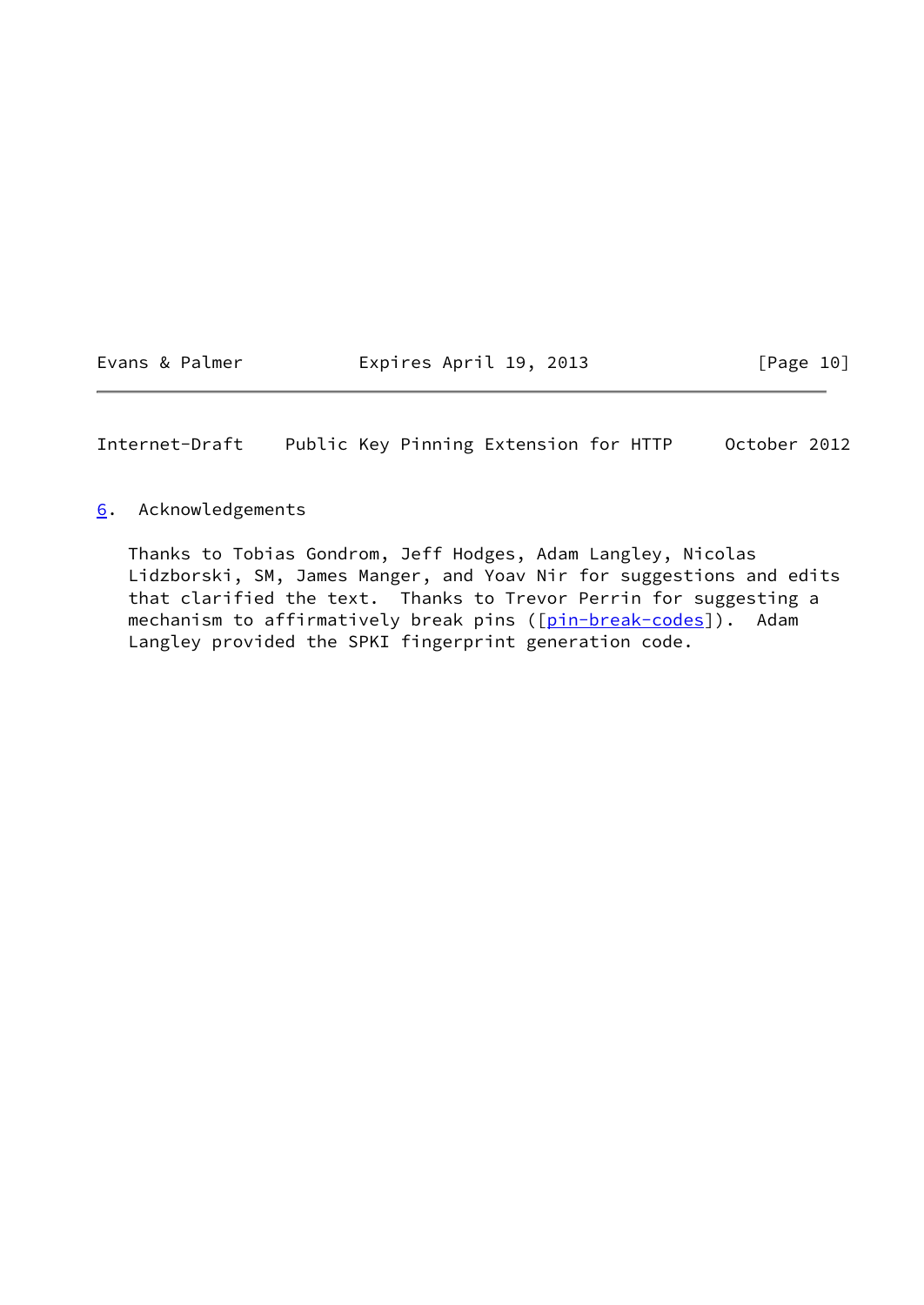Evans & Palmer **Expires April 19, 2013** [Page 11]

Internet-Draft Public Key Pinning Extension for HTTP October 2012

### <span id="page-12-0"></span>[7](#page-12-0). What's Changed

 Removed the section on pin break codes and verifiers, in favor the of most-recently-received policy ([Section 2.3](#page-5-0)).

 Now using a new header field, Public-Key-Pins, separate from HSTS. This allows hosts to use pinning separately from Strict Transport Security.

 Explicitly requiring that UAs perform Pin Validation before the HTTP conversation begins.

Backup Pins are now required.

 Separated normative from non-normative material. Removed tangential and out-of-scope non-normative discussion.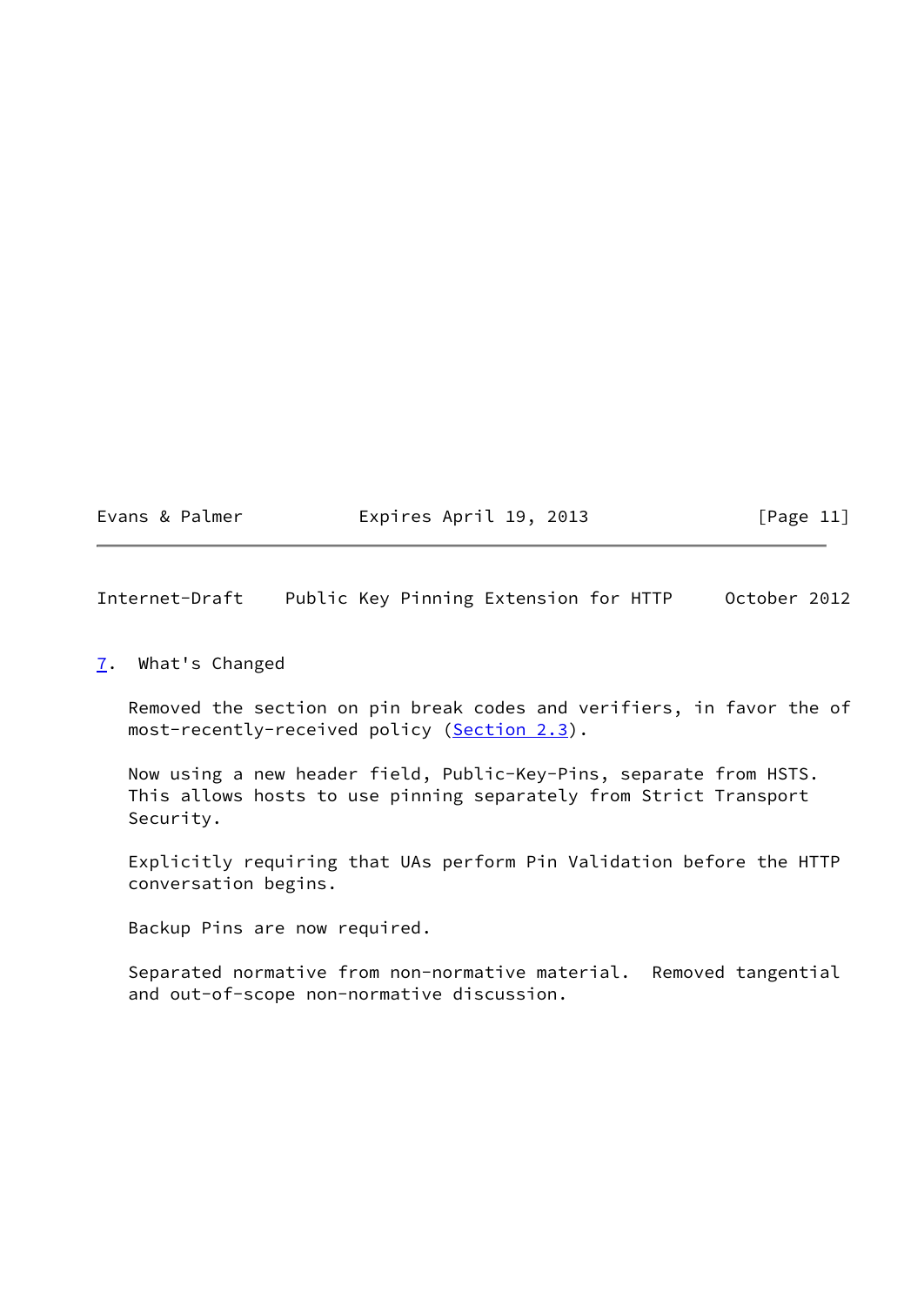Evans & Palmer **Expires April 19, 2013** [Page 12]

Internet-Draft Public Key Pinning Extension for HTTP October 2012

<span id="page-13-1"></span>[8](#page-13-1). References

## <span id="page-13-2"></span>[8.1](#page-13-2). Normative References

<span id="page-13-0"></span>[hsts-draft]

 Hodges, J., Jackson, C., and A. Barth, "HTTP Strict Transport Security (HSTS)", October 2011, [<http://](http://tools.ietf.org/html/draft-ietf-websec-strict-transport-sec-03) [tools.ietf.org/html/](http://tools.ietf.org/html/draft-ietf-websec-strict-transport-sec-03) [draft-ietf-websec-strict-transport-sec-03>](http://tools.ietf.org/html/draft-ietf-websec-strict-transport-sec-03).

[rfc-2119]

 Bradner, S., "Key words for use in RFCs to Indicate Requirement Levels", March 1997, <[http://www.ietf.org/rfc/rfc2119.txt>](http://www.ietf.org/rfc/rfc2119.txt).

[rfc-2616]

 Fielding, R., Gettys, J., Mogul, J., Frystyk, H., Masinter, L., Leach, P., and T. Berners-Lee, "Hypertext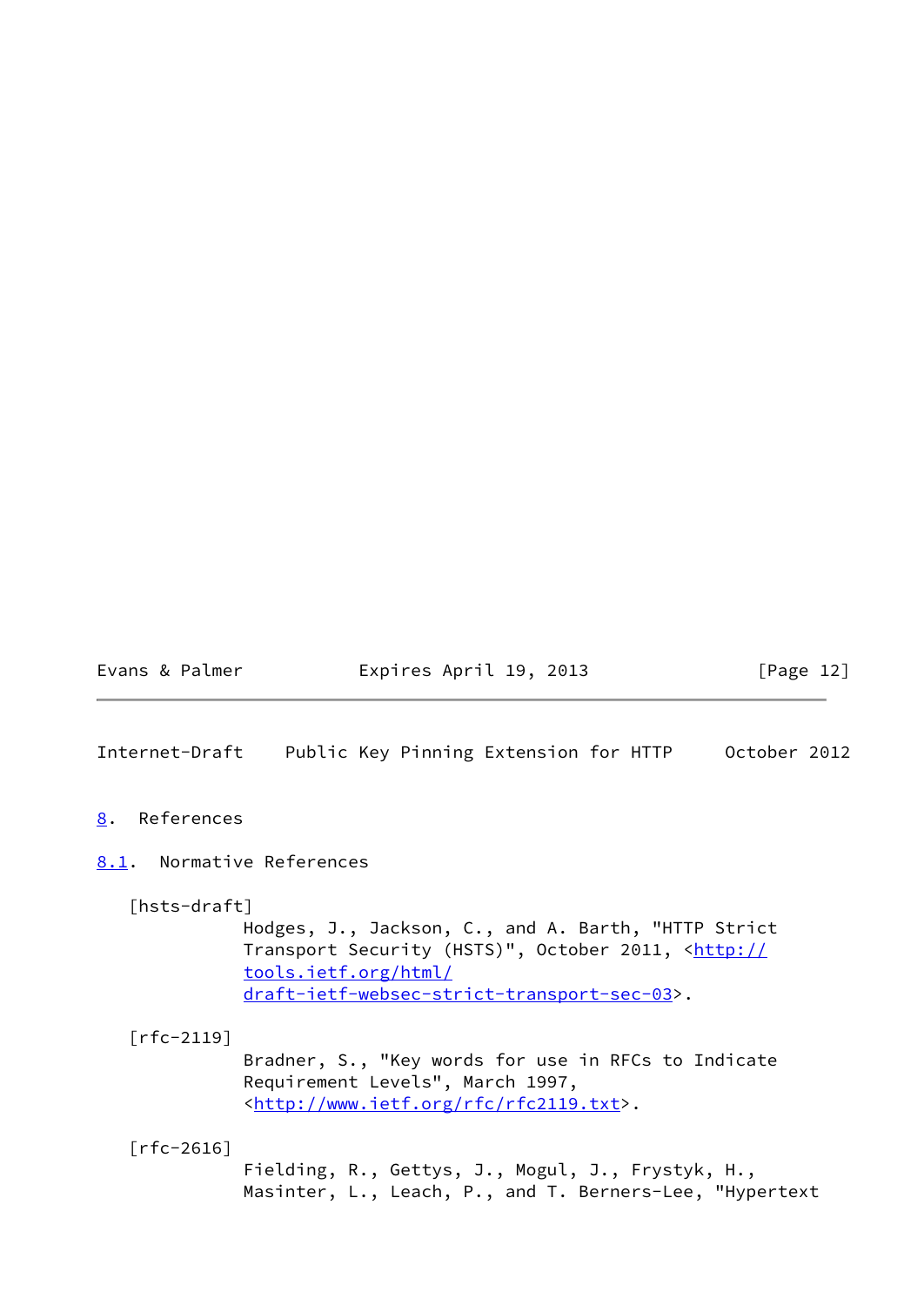Transfer Protocol -- HTTP/1.1", June 1999, <[http://www.ietf.org/rfc/rfc2616.txt>](http://www.ietf.org/rfc/rfc2616.txt).

[rfc-4648]

 Josefsson, S., "The Base16, Base32, and Base64 Data Encodings", October 2006, <[http://www.ietf.org/rfc/rfc4648.txt>](http://www.ietf.org/rfc/rfc4648.txt).

[rfc-5246]

 Rescorla, E. and T. Dierks, "The Transport Layer Security (TLS) Protocol Version 1.2", August 2008, <[http://www.ietf.org/rfc/rfc5246.txt>](http://www.ietf.org/rfc/rfc5246.txt).

[rfc-5280]

 Cooper, D., Santesson, S., Farrell, S., Boeyen, S., Housley, R., and W. Polk, "Internet X.509 Public Key Infrastructure Certificate and Certificate Revocation List (CRL) Profile", May 2008, <[http://www.ietf.org/rfc/rfc5280.txt>](http://www.ietf.org/rfc/rfc5280.txt).

<span id="page-14-3"></span>[8.2](#page-14-3). Informative References

<span id="page-14-0"></span>[why-pin-key]

 Langley, A., "Public Key Pinning", May 2011, <[http://www.imperialviolet.org/2011/05/04/pinning.html>](http://www.imperialviolet.org/2011/05/04/pinning.html).

<span id="page-14-2"></span> [pin-break-codes] Perrin, T., "Self-Asserted Key Pinning", September 2011, <<http://trevp.net/SAKP/>>.

|  | Evans & Palmer | Expires April 19, 2013 | [Page 13] |
|--|----------------|------------------------|-----------|
|--|----------------|------------------------|-----------|

Internet-Draft Public Key Pinning Extension for HTTP October 2012

<span id="page-14-1"></span>[tack-draft]

 Perrin, T. and M. Marlinspike, "Trust Assertions for Certificate Keys", May 2012, <[http://tools.ietf.org/html/draft-perrin-tls-tack>](http://tools.ietf.org/html/draft-perrin-tls-tack).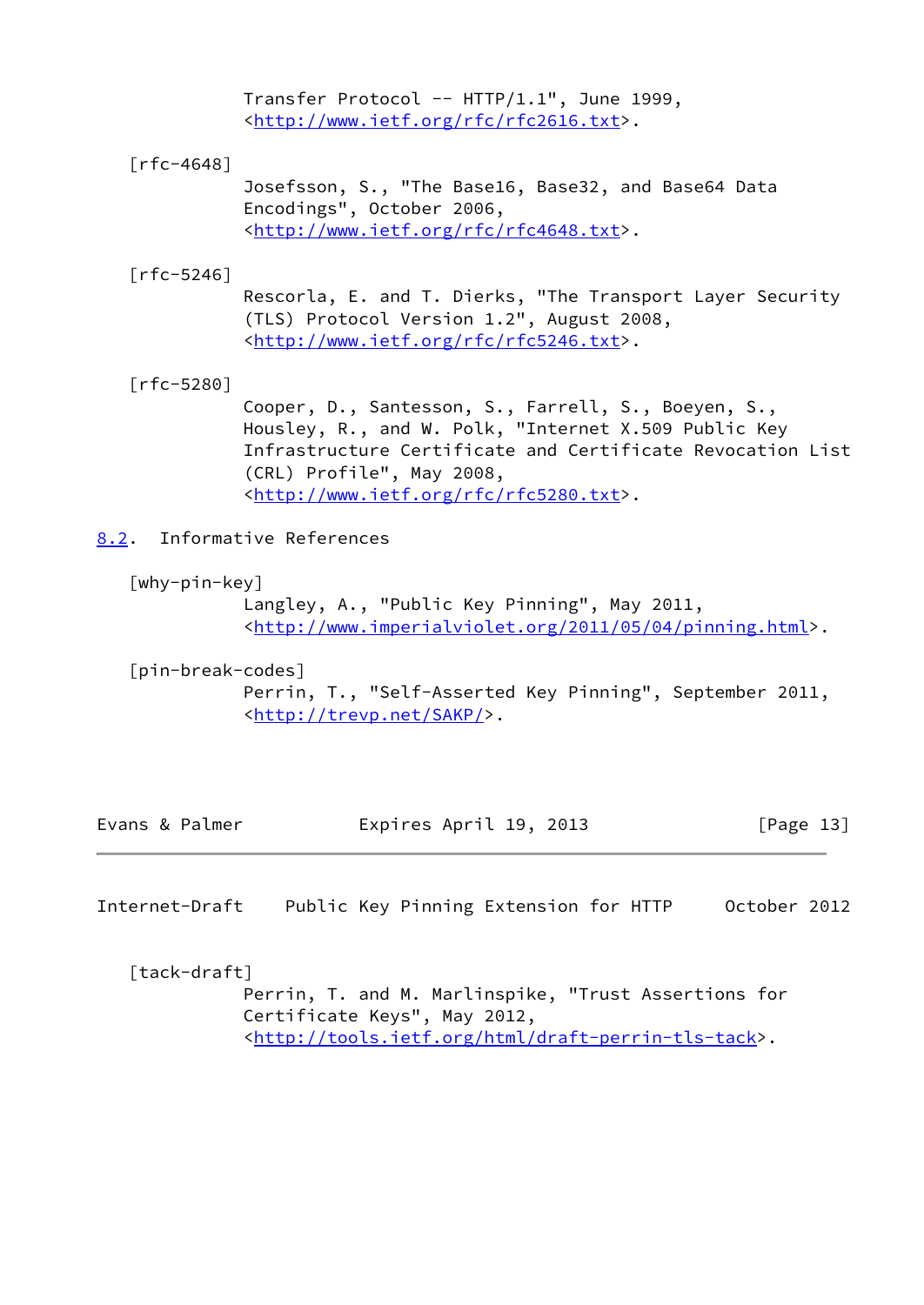| Evans & Palmer |  |  |  |
|----------------|--|--|--|
|----------------|--|--|--|

Expires April 19, 2013 [Page 14]

Internet-Draft Public Key Pinning Extension for HTTP October 2012

<span id="page-15-0"></span>[Appendix A.](#page-15-0) Fingerprint Generation

 This Go program generates public key fingerprints, suitable for use in pinning, from PEM-encoded certificates. It is non-normative.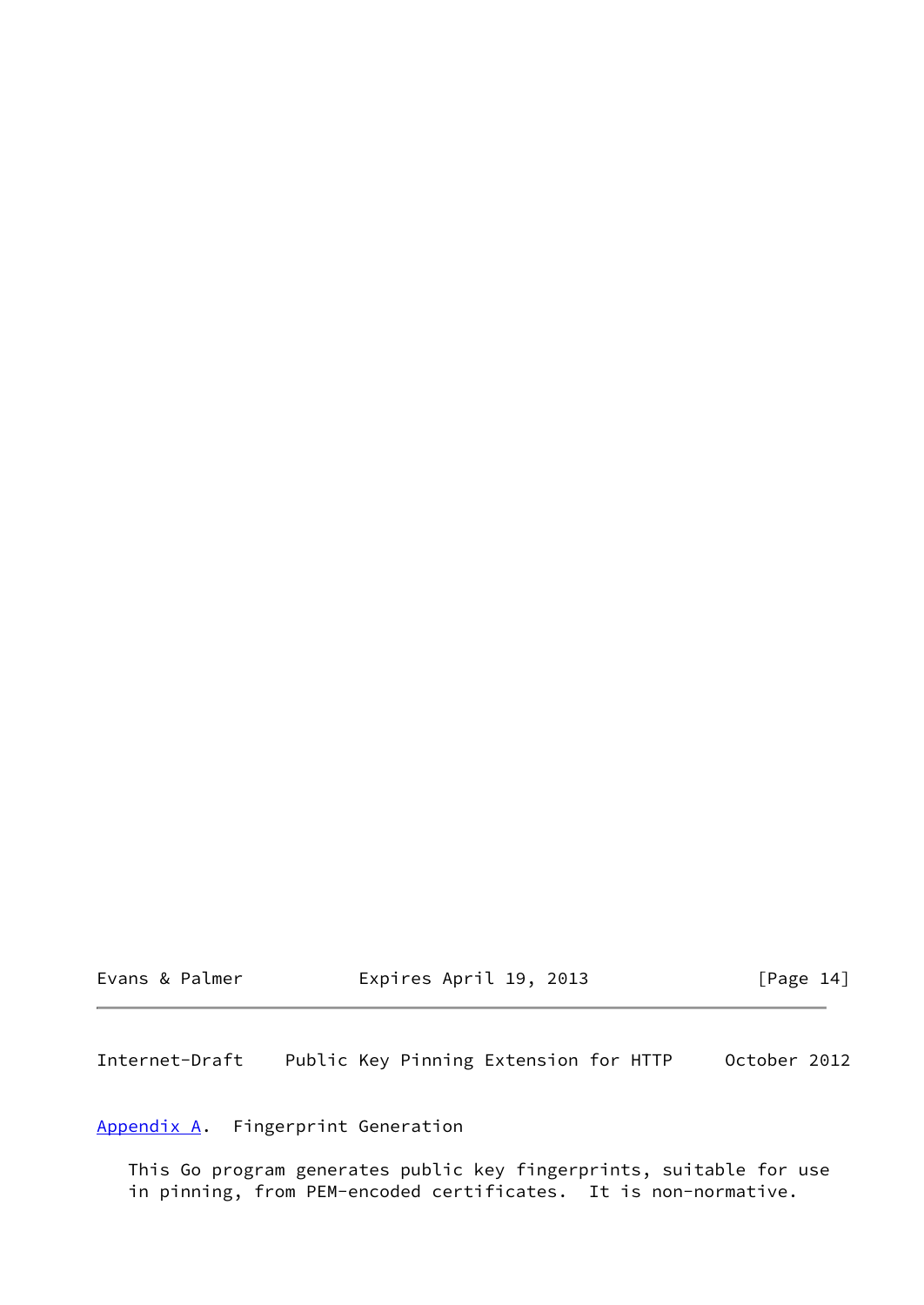```
 package main
   import (
          "io/ioutil"
          "os"
          "crypto/sha1"
          "crypto/x509"
          "encoding/base64"
          "encoding/pem"
          "fmt"
   )
   func main() {
          if len(os.Args) < 2 {
                  fmt.Printf("Usage: %s PEM-filename\n", os.Args[0])
                  os.Exit(1)
          }
          pemBytes, err := ioutil.ReadFile(os.Args[1])
         if err != nil {
                  panic(err.String())
}
          block, _ := pem.Decode(pemBytes)
         if block == nil {
                  panic("No PEM structure found")
}
          derBytes := block.Bytes
          certs, err := x509.ParseCertificates(derBytes)
          if err != nil {
                  panic(err.String())
          }
          cert := certs[0]
         h := sha1.Pew() h.Write(cert.RawSubjectPublicKeyInfo)
         digest := h.Sum() fmt.Printf("Hex: %x\nBase64: %s\n", digest,
                  base64.StdEncoding.EncodeToString(digest))
  }
```

```
 Figure 5
```
Evans & Palmer **Expires April 19, 2013** [Page 15]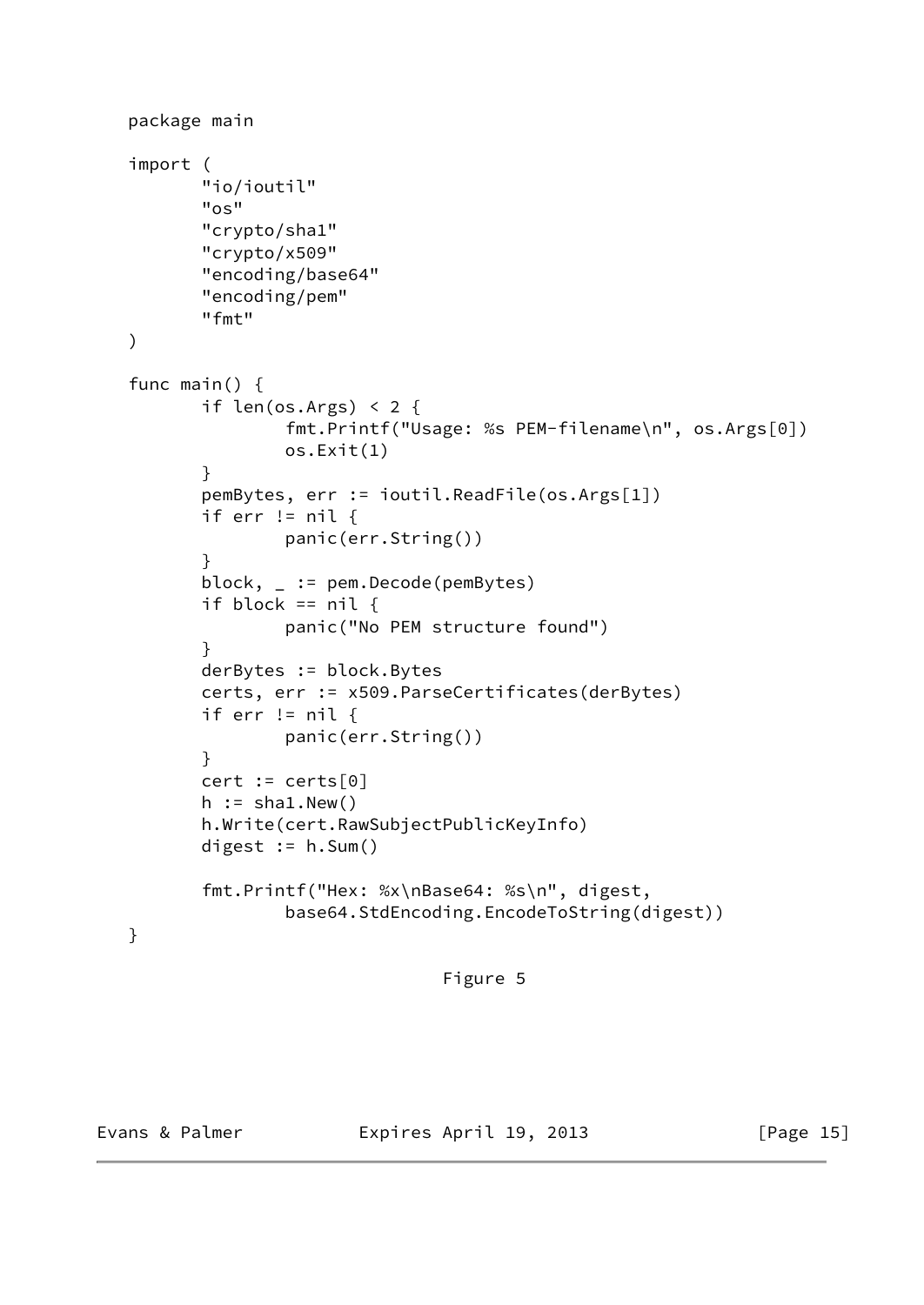<span id="page-17-0"></span>[Appendix B.](#page-17-0) Deployment Guidance

 This section is non-normative guidance which may smooth the adoption of public key pinning.

- o Operators SHOULD get the backup public key signed by a different (root and/or intermediary) CA than their primary certificate, and store the backup key pair safely offline.
- o It is most economical to have the backup certificate signed by a completely different signature chain than the live certificate, to maximize recoverability in the event of either root or intermediary signer compromise.
- o Operators SHOULD periodically exercise their Backup Pin plan -- an untested backup is no backup at all.
- o Operators SHOULD start small. Operators SHOULD first deploy public key pinning by setting a max-age of minutes or a few hours, and gradually increase max-age as they gain confidence in their operational capability.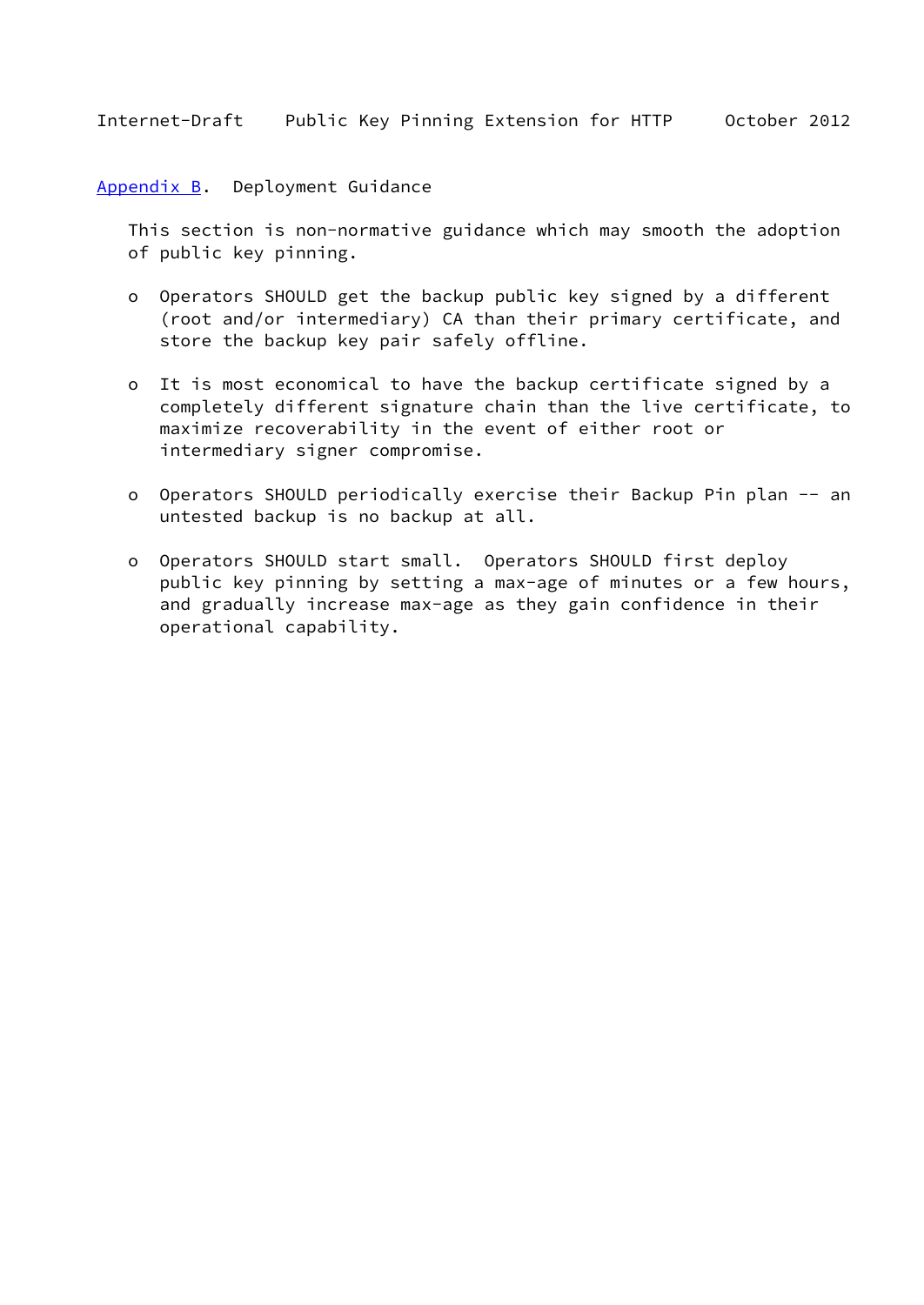Authors' Addresses

 Chris Evans Google, Inc. 1600 Amphitheatre Pkwy Mountain View, CA 94043 US

Email: cevans@google.com

 Chris Palmer Google, Inc. 1600 Amphitheatre Pkwy Mountain View, CA 94043 US

Email: palmer@google.com